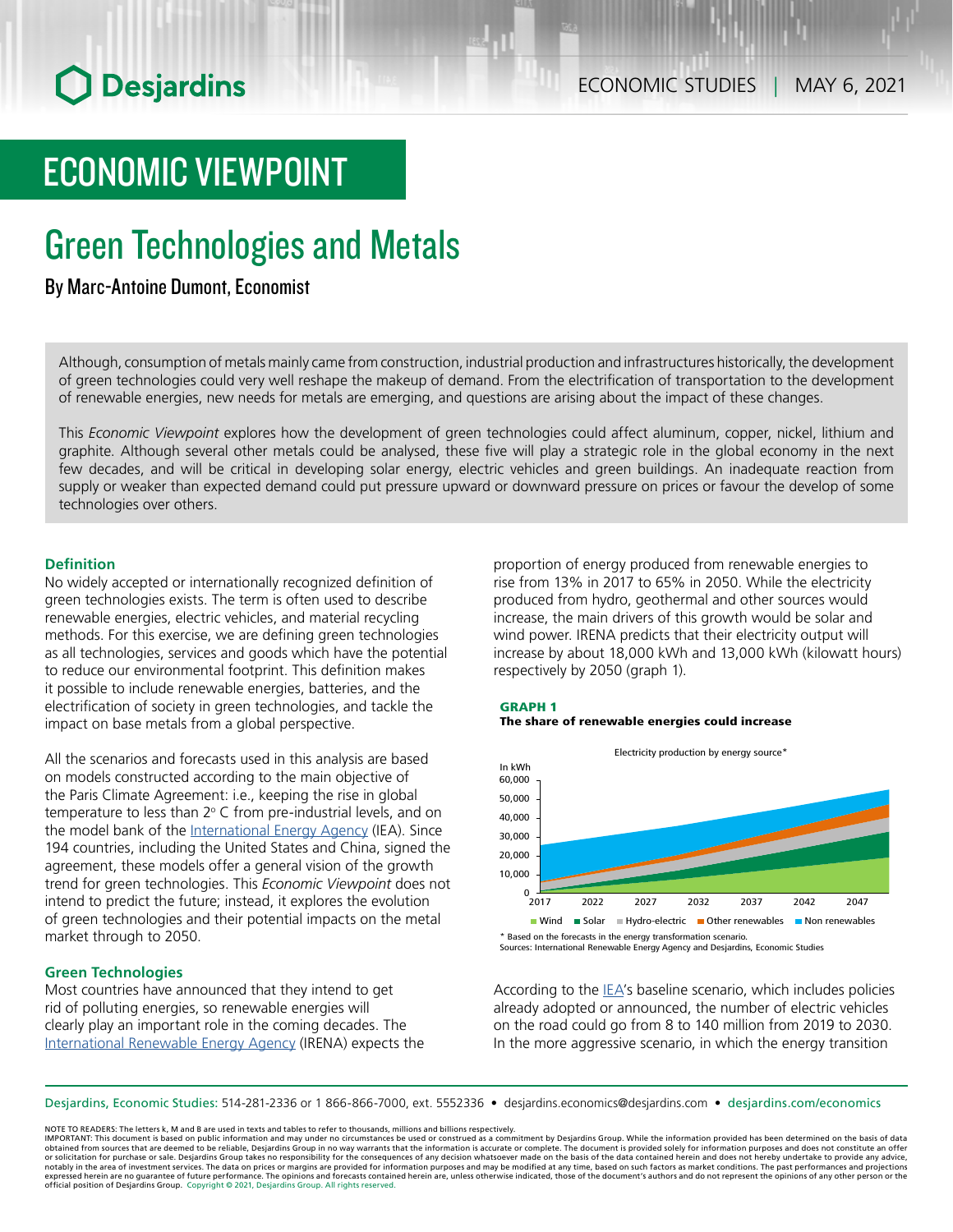rolls out quickly, the number of electric vehicles on the road could hit 245 million in 2030. The Asian nations, mainly China, would see the strongest growth, becoming the biggest market for electric vehicles. The electrification of transportation is creating unprecedented demand for batteries, although the supply chains have not yet been developed. Batteries could also be an important factor in transforming the power grid. They are essential to the large-scale use of intermittent means of electricity production, such as solar panels and wind turbines. The [World](https://www.worldbank.org/en/topic/extractiveindustries/brief/climate-smart-mining-minerals-for-climate-action) Bank is predicting that energy storage needs could quintuple by 2050, going to 22 kWh. From electric vehicles to the power grid, batteries could be ubiquitous, requiring a large quantity of metals.

Several other technologies have not been mentioned so far, such as green buildings that use and produce electricity, electric smelters for refining metals, and charging stations for electric vehicles. For simplicity's sake, all technologies that promote greater use of electricity to reduce the environmental footprint are implicitly included when we refer to electrifying society. In the scenarios, this is represented by more intensive use of certain metals, such as copper and aluminum.

## **Copper**

Copper's good electrical conductivity makes it one of the most utilized metals in green technologies. It is therefore not surprising that copper production has increased 30% since 2006. The electrification trend is already impacting copper prices: it has appreciated 43% since the start of 2019 (graph 2) due to growing demand and the limited supply. Green tech development could intensify demand. This metal represents 12.0% and 4.5% of metal demand for solar and wind energy respectively, and it is also broadly used in electrical wiring according to the World Bank.

#### GRAPH 2





Sources: International Copper Study Group, Datastream and Desjardins, Economic Studies

The economic outlooks are therefore favorable for an increase in copper demand to meet green technology needs. For renewable energies alone, excluding batteries, the cumulative demand

until 2050 could total about 30 million tonnes, according to the World Bank. Note that this projection excludes infrastructure and industrial needs, which account for over 50% of the demand for copper. Once they are incorporated into the scenarios, demand could increase 150% to 250% by 2050. Although many factors, such as the economic conjecture, technological innovation, and government policies, could have a big influence on these forecasts, a positive trend seems evident.

On the other side, the supply faces several obstacles; the copper market is currently in deficit because of inadequate investment in new mine development in recent years. This is highlighted by the stagnating production since 2016. A number of capacity expansion projects are in the works, but it will be 2024 before they come on line and the market returns to the equilibrium. Moreover, the [Commodities](https://www.crugroup.com/) Research Unit (CRU) expects that more than 200 mines will exhaust their reserves by 2035, and some, like Grasberg in Indonesia, and Chuquicamata in Chile, will have to shift form open-pit mining to underground tunnels, which are more complex to operate, because the easily accessible deposits will have been depleted. While in the past Chile and Peru were the most important copper miners, the high price level as well as the favorable outlook for demand are encouraging the rest of major producers, such as Australia and Canada, to increase their capacity production (table 1). Although the supply of copper is growing, more investment will be needed in the medium and long term to keep up with changing demand.

## TABLE 1 Copper production in 2019

|                      | <b>MINING PRODUCTION</b> | <b>REFINING</b> |
|----------------------|--------------------------|-----------------|
| Australia            | 934.000                  | 426,000         |
| Canada               | 573,000                  | 281,000         |
| Chile                | 5,790,000                | 2,270,000       |
| China                | 1.680.000                | 9.780.000       |
| Congo                | 1.290.000                | 1.080.000       |
| <b>United States</b> | 1,260,000                | 1,030,000       |
| Peru                 | 2,460,000                | 308,000         |
| Russia               | 801.000                  | 1.050.000       |
| Rest of the world    | 3,100,000                | 3.640.000       |
| <b>TOTAL</b>         | 20,400,000               | 24,500,000      |

Sources: U.S. Geological Survey and Desjardins, Economic Studies

## **Aluminum**

Aluminum's versatility allows it to play a key role in the emergence of green technologies and in decarbonizing society. This light, malleable, recyclable, good electric and thermic conductor material sees its demand increases as its use intensifies in sectors such as the automobile industry, construction and renewable energies.

The global production of new aluminum, also called primary aluminum, has increased substantially since the 1970s, going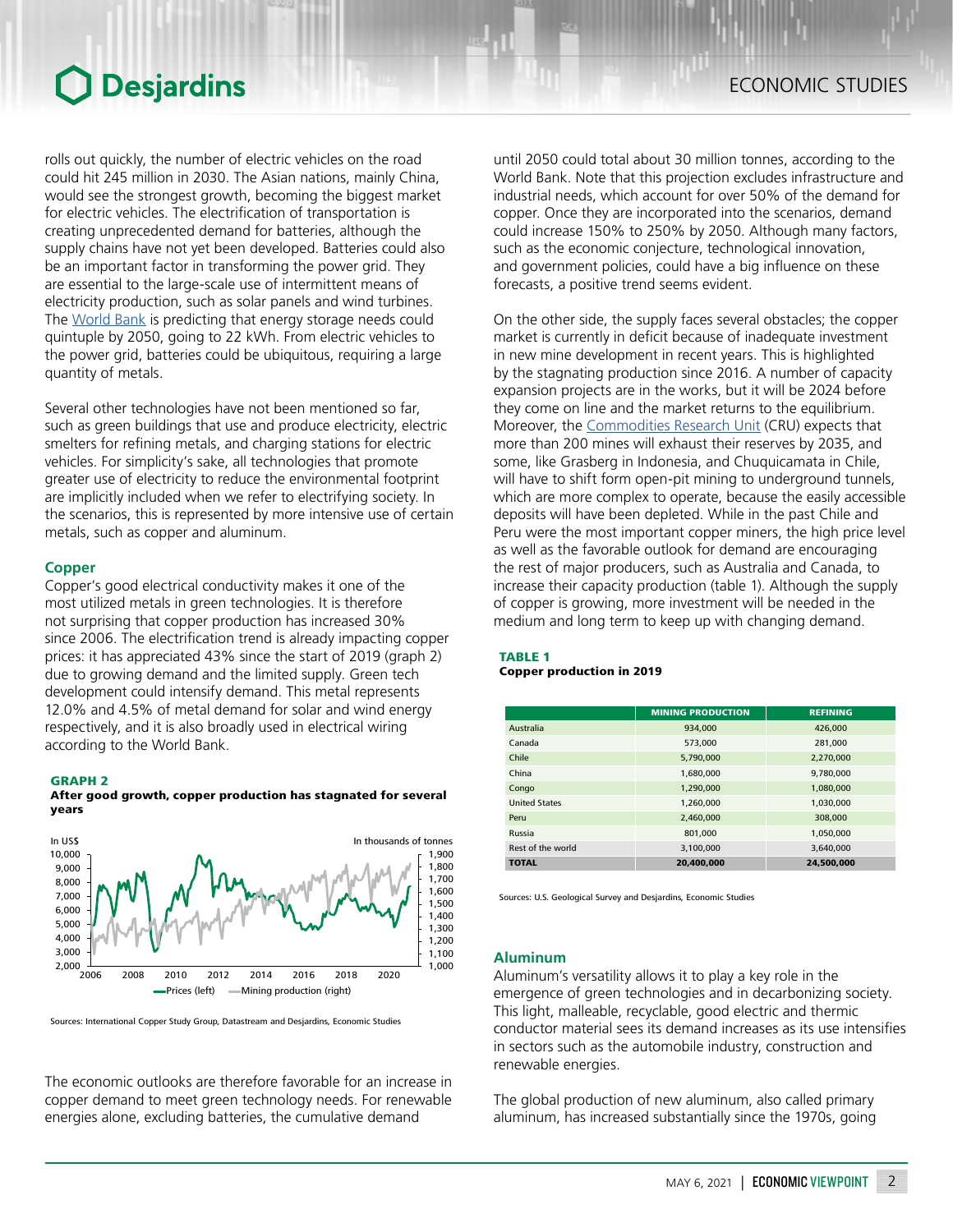from 12 to 84 million tonnes (graph 3), to keep pace with the rapidly growing demand. Although the pace of growth should slow, the European [Aluminium](https://www.european-aluminium.eu/vision-2050/) expects annual demand for aluminum to rise 50% or more by 2050, due to its increased use in various economic spheres. In this scenario, China, the biggest consumer of aluminum, should see its aluminum consumption slow, then shrink by around 2035. Today it accounts for 50% of global demand; in 2050, it would only represent 40% due to decreases needs in infrastructure and stronger international demand. The main drivers of demand growth would be the other Asian countries, primarily India. For their part, the developed economies would see their demand rise, but more slowly.

## GRAPH 3

### Aluminum needs are proliferating



Sources: International Aluminium Institute, Datastream and Desjardins, Economic Studies

According to the World Bank, the development of renewable energies, excluding batteries, would require an additional 110 million tonnes of aluminum over thirty years. Solar and wind energy would be the main consumers, as cumulative demand to 2050 would be 90 and 10 million tonnes respectively. Aluminum's beneficial characteristics make the metal essential to the growth of green technologies. Hence its nickname: metal of the future.

While there is enough aluminum production capacity to meet demand, the pollution generated by aluminum mining and smelting operations powered by fossil fuels could drive major changes on the supply side. Primary aluminum production is very energy intensive, but producing aluminum from recycled materials, called secondary aluminium, takes twenty times less energy. As a result, World [Aluminium](https://alucycle.world-aluminium.org/) projects that the proportion of the metal produced from recycled materials will go from 30% in 2020 to 50% in 2050, while total aluminum production will increase by 82 million tonnes (graph 4). Most of the production growth would therefore come from recycled aluminum. Also, new technologies are coming on line, such as electric smelters that are more efficient and less polluting, if they use a clean energy source, than the coal-powered smelters commonly used in Asia. The supply could be restructured in terms of the production methods used in the coming years,

## GRAPH 4

#### Production of secondary aluminum could increase substantially



Sources: World Aluminium and Desjardins, Economic Studies

which could limit production while new technologies are integrated. This situation is currently occurring in China, with the temporary closing of coal-powered aluminum smelters under the government green plan.

## **Nickel**

Nickel also benefits from good versatility and fairly widespread use in electronics, energy storage, and stainless steel. However, demand from batteries is not homogeneous, as mineral needs vary according to the type of cathode used. For nickel, NMC811 models, a more efficient type of battery being developed for electric vehicles, show the strongest demand for nickel, hitting 80% of the mineral needs for some sub-types. However, a mix of different types requiring different quantities of metals could be used, which would spread demand over several materials, like lithium, cobalt and graphite. According to the World Bank, cumulative demand for nickel for batteries to 2050 should be between 15 and 25 million tonnes, depending which models are used. When all renewable energies are incorporated into the forecast, aggregate demand is around 35 million tonnes. Unlike aluminum and copper, for which demand is distributed among the various green technologies, nickel needs are concentrated in energy storage (graph 5).



Sources: World Bank and Desjardins, Economic Studies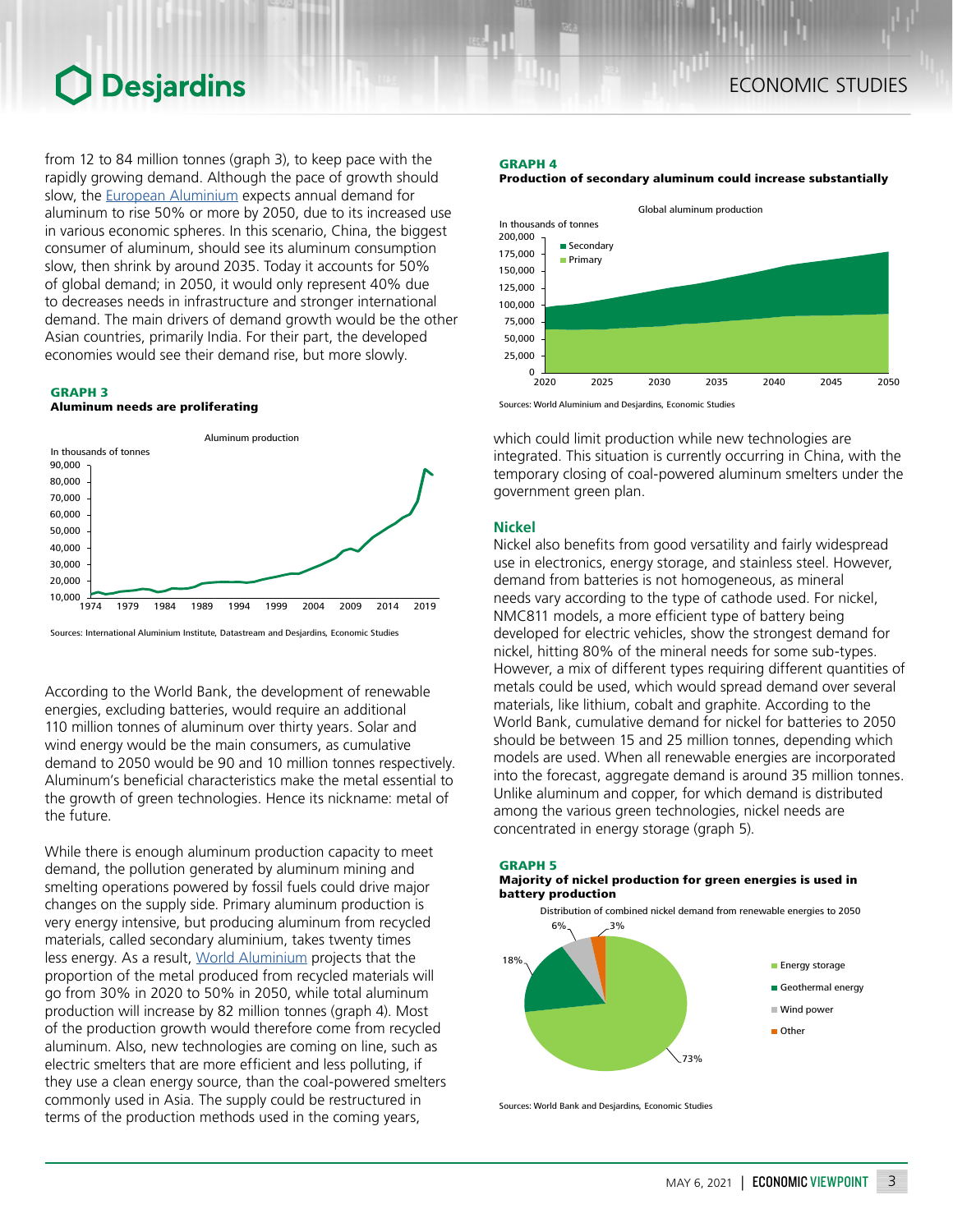The nickel market is segmented into two classes: high quality, called class 1, and lower quality, called class 2. Because green technologies use class 1 nickel, supply growth could be focused around production of this class. Class 2 production, particularly for stainless steel, could remain substantial, as needs continue to increase. Historically, class 1 nickel was produced from sulfur deposits, but the small number of new deposits discovered and new mines developed are steering production toward laterite deposits. However, prices have been low in recent years, which has slowed the development of new production capacity (graph 6). The nickel supply could thus lag behind demand, creating upward pressure on prices over the short and medium term.

### GRAPH 6

Weak nickel price slowed supply



Sources: U.S. Geological Survey, Datastream and Desjardins, Economic Studies

## **Lithium and Graphite**

In the past, lithium and graphite production was relatively low because the metals were not used much. As mentioned earlier, the growing production of electric vehicles and favourable outlooks have led to substantial increases in lithium production (graph 7). Australia is responsible for the growth, it quadrupled its output from 2017 to 2018, becoming the world's leading lithium producer. The World Bank expects demand for these

#### GRAPH 7

## Major increase in lithium production



Sources: U.S. Geological Survey and Desjardins, Economic Studies

metals to increase by a little less than 500% by 2050. In relative term, this is the strongest growth among the metals discussed in this *Economic Viewpoint*. As with nickel, demand growth depends on the models of batteries used and production costs. An ore shortage or surplus could influence which types of batteries are produced and thus demand for the metals used for energy storage.

Lithium production's development is often described as the new gold rush. For countries like Argentina, Australia, Chile and China, which together have over 80% of the world reserves, exploitation of lithium, also called white gold, could representative lucrative opportunities (table 2). Although production should continue to increase in the countries that are the most lithium-rich, new players like the United States and Canada could enter the market. Rising demand, and the dependence on China, more and more seen as a vulnerability, have prompted many governments to rethink the structure of their supply chains. New projects are therefore being developed in California, by Rio Tinto, and Manitoba, by QMC Quantum Minerals.

### TABLE 2

### Global lithium reserves in 2020

|                      | <b>RESERVE*</b> | <b>PROPORTION</b> |
|----------------------|-----------------|-------------------|
|                      | tonnes          | $\%$              |
| Argentina            | 1.900.000       | 9.05              |
| Australia            | 4,700,000       | 22.38             |
| <b>Brazil</b>        | 95,000          | 0.45              |
| Canada               | 530,000         | 2.52              |
| Chile                | 9.200.000       | 43.81             |
| China                | 1,500,000       | 7.14              |
| <b>United States</b> | 750,000         | 3.57              |
| Zimbabwe             | 220,000         | 1.05              |
| Rest of the world    | 2.100.000       | 10.00             |
| <b>TOTAL</b>         | 21.000.000      | 100.00            |

Reserves are deposits of ore that can be exploited.

Sources: U.S. Geological Survey and Desjardins, Economic Studies

The situation is similar for graphite, demand from energy storage is encouraging producers to develop new production capacity. China is the biggest producer with over 60% of the market share, i.e., 7 million tonnes produced in 2019. Unless new mines are developed, the supply may not be able to keep up with demand. Brazil, China, India, and Turkey could therefore play a key role in expanding the supply thanks to their large reserves and capacity to develop new mining operations (table 3 on page 5). While the smallest producers, like Madagascar and Tanzania, should increase their graphite output, they face sustainable development and funding challenges. In addition, several countries are reluctant to export their natural resources in order to maximize local economic benefits.